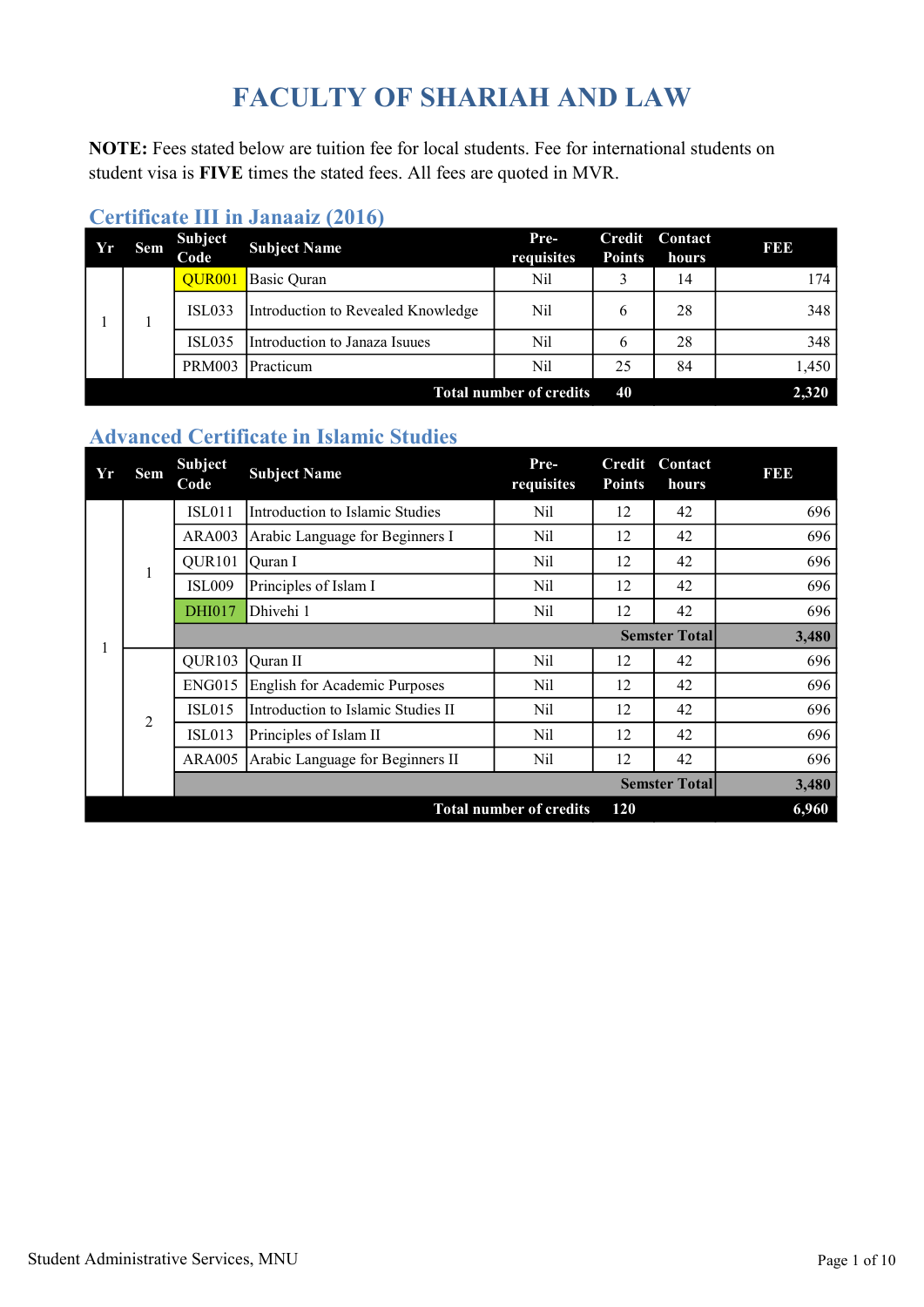| Yr | Sem            | <b>Subject</b><br>Code | <b>Subject Name</b>              | Pre-<br>requisites             | Credit<br><b>Points</b> | Contact<br>hours     | 131313 |
|----|----------------|------------------------|----------------------------------|--------------------------------|-------------------------|----------------------|--------|
|    |                | QUR101                 | Quruan I (AC)                    | Nil                            | 12                      | 42                   | 696    |
|    |                | <b>ARA003</b>          | Arabic Language for Beginners I  | Nil                            | 12                      | 42                   | 696    |
|    | $\mathbf{1}$   | <b>ISL029</b>          | Principles of Islam              | Nil                            | 12                      | 42                   | 696    |
|    |                | <b>ISL031</b>          | Introduction to Islamic Studies  | Nil                            | 12                      | 42                   | 696    |
|    |                | <b>ISL037</b>          | Basic Fiqh                       | Nil                            | 12                      | 42                   | 696    |
|    |                |                        |                                  |                                |                         | <b>Semster Total</b> | 3,480  |
| 1  |                | QUR103                 | Quruan II (AC)                   | Nil                            | 12                      | 42                   | 696    |
|    |                | <b>ARA005</b>          | Arabic Language for Beginners II | <b>ARA003</b>                  | 12                      | 42                   | 696    |
|    | $\overline{2}$ | <b>ISL039</b>          | Janaza Rules I                   | Nil                            | 12                      | 42                   | 696    |
|    |                | <b>ISL041</b>          | Introdcution to Khutba and Azan  | Nil                            | 12                      | 42                   | 696    |
|    |                | <b>ISL017</b>          | Exegesis and its Science         | Nil                            | 12                      | 42                   | 696    |
|    |                |                        |                                  |                                |                         | <b>Semster Total</b> | 3,480  |
|    |                |                        |                                  | <b>Total number of credits</b> | 120                     |                      | 6,960  |

#### Advanced Certificate in Imaam and Khateeb Course

#### Advanced Certificate in Shari'ah & Law

Students should complete 60 credit points from Group A and 60 credit points from Group B.

| Yr | Sem        | Subject<br>Code | <b>Subject Name</b>                                   | Pre-<br>requisite              | <b>Credit</b><br><b>Points</b> | Contact<br>hours      | <b>BBD</b>      |
|----|------------|-----------------|-------------------------------------------------------|--------------------------------|--------------------------------|-----------------------|-----------------|
|    |            | <b>ENG013</b>   | English or Further Studies                            | Nil                            | 12                             | 42                    | 696             |
|    |            | <b>ENG015</b>   | English for Academic Purposes                         | <b>ENG013</b>                  | 12                             | 42                    | 696             |
|    | 1          | DHI013          | Dhivehi Language I                                    | Nil                            | 12                             | 42                    | 696             |
|    | GA         | <b>SHA005</b>   | General Principles of Shari'ah I                      | Nil                            | 12                             | 42                    | 1,056           |
|    |            |                 | LAW017 General Principles of Law I                    | Nil                            | 12                             | 42                    | 1,056           |
|    |            |                 |                                                       |                                |                                | <b>Semester Total</b> | 4,200           |
|    |            | DHI015          | Dhivehi Language II                                   | <b>DHI013</b>                  | 12                             | 42                    | 696             |
|    |            | <b>SHA007</b>   | General Principles of Shari'ah II                     | Nil                            | 12                             | 42                    | 1,056           |
|    |            | <b>SHA023</b>   | Principles of Islamic Jurisprudence<br>(Usul-al-Fiqh) | Nil                            | 12                             | 42                    | 1,056           |
|    |            | <b>SHA003</b>   | Family Law                                            | Nil                            | 12                             | 42                    | 1,056           |
| 1  |            | <b>SHA001</b>   | Law of inheritance, Will & Endowmwn                   | Nil                            | 12                             | 42                    | 1,056           |
|    |            | LAW101          | Maldivian & Islamic Legal System                      | Nil                            | 12                             | 42                    | 1,056           |
|    |            |                 | LAW019 General Principles of Law II                   | <b>LAW017</b>                  | 12                             | 42                    | 1,056           |
|    | $\sqrt{2}$ |                 | LAW007 Evidence & Procedure I                         | Nil                            | 12                             | 42                    | 1,056           |
|    | GB         |                 | LAW009 Evidence & Procedure II                        | <b>LAW007</b>                  | 12                             | 42                    | 1,056           |
|    |            |                 | LAW013 Constitutional & Administrative Law            | Nil                            | 12                             | 42                    | 1,056           |
|    |            |                 | LAW015 Criminal Law                                   | Nil                            | 12                             | 42                    | 1,056           |
|    |            |                 | LAW023 Business Law I                                 | Nil                            | 12                             | 42                    | 1,056           |
|    |            |                 | LAW025 Business Law II                                | <b>LAW023</b>                  | 12                             | 42                    | 1,056           |
|    |            |                 | LAW005 Maldivian Business Law                         | Nil                            | 12                             | 42                    | 1,056           |
|    |            |                 | LAW001 Land Law                                       | Nil                            | 12                             | 42                    | 1,056           |
|    |            |                 |                                                       |                                |                                | <b>Semester Total</b> |                 |
|    |            |                 |                                                       | <b>Total number of credits</b> | 120                            |                       | $4,896 - 5,256$ |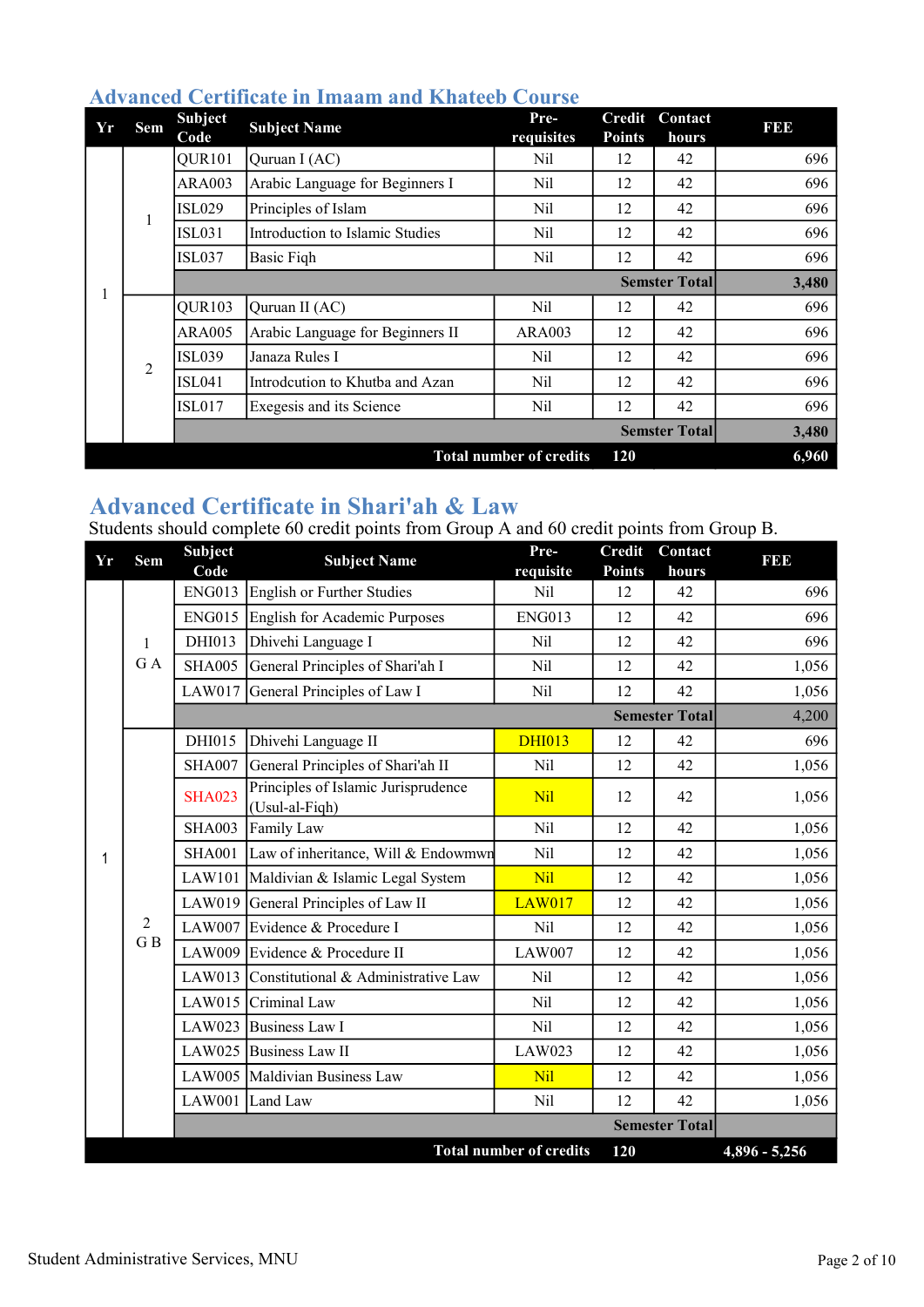## Diploma for Imaam and Khateeb

| Yr                                    | <b>Sem</b>     | Subject<br>$C_{\mathbf{A}}$ | <b>Subject Name</b>               | Pre-<br>raanisitas | Creditr<br>ninte | Contact<br>houre     | 3   3   3 |  |
|---------------------------------------|----------------|-----------------------------|-----------------------------------|--------------------|------------------|----------------------|-----------|--|
|                                       |                | QUR <sub>105</sub>          | Ouruan I                          | Nil                | 12               | 42                   | 696       |  |
|                                       |                | <b>ARA101</b>               | Arabic Language I                 | Nil                | 12               | 42                   | 696       |  |
|                                       |                | <b>ISL107</b>               | Figh of Worship I                 | Nil                | 12               | 42                   | 696       |  |
|                                       | $\mathbf{1}$   | <b>ISL109</b>               | Biography of Prophets and Caliphs | Nil                | 12               | 42                   | 696       |  |
|                                       |                | <b>ISL131</b>               | Khutba and Azan                   | Nil                | 12               | 42                   | 696       |  |
|                                       |                |                             |                                   |                    |                  | <b>Semster Total</b> | 3,480     |  |
|                                       |                | QUR107                      | Quruan II                         | Nil                | 12               | 42                   | 696       |  |
|                                       |                | <b>ISL133</b>               | Ethics of Imaam                   | Nil                | 12               | 42                   | 696       |  |
|                                       | $\overline{2}$ | DHI105                      | Dhivehi Bas                       | Nil                | 12               | 42                   | 696       |  |
|                                       |                | <b>ISL113</b>               | Figh of Worship II                | Nil                | 12               | 42                   | 696       |  |
|                                       |                | <b>ISL135</b>               | Janaza Rules II                   | Nil                | 12               | 42                   | 696       |  |
|                                       |                |                             |                                   |                    |                  | <b>Semster Total</b> | 3,480     |  |
| <b>Total number of credits</b><br>120 |                |                             |                                   |                    |                  |                      |           |  |

## Bachelor of Islamic Studies (2017)

| Yr | Sem | <b>Subject</b><br>Code | <b>Subject Name</b>               | Pre-<br>requisites   | <b>Credit</b><br><b>Points</b> | <b>Contact</b><br>hours | <b>BBD</b> |
|----|-----|------------------------|-----------------------------------|----------------------|--------------------------------|-------------------------|------------|
|    |     | QUR <sub>105</sub>     | Ouran I                           | Nil                  | 12                             | 42                      | 696        |
|    |     | <b>ARA147</b>          | Standard Arabic I                 | Nil                  | 24                             | 84                      | 1,392      |
|    | 1   | <b>ISL111</b>          | Islamic Faith I                   | Nil                  | 12                             | 42                      | 696        |
|    |     | <b>ENG027</b>          | English for Further Studies       | Nil                  | 12                             | 42                      | 696        |
|    |     | <b>Semester Total</b>  | 3,480                             |                      |                                |                         |            |
|    | 2   | OUR <sub>107</sub>     | Ouran II                          | Nil                  | 12                             | 42                      | 696        |
|    |     | <b>ARA149</b>          | lStandard Arabic II               | Standard<br>Arabic I | 24                             | 84                      | 1,392      |
|    |     | <b>ISL107</b>          | Figh of Worship I                 | Nil                  | 12                             | 42                      | 696        |
|    |     | <b>ISL109</b>          | Biography of Prophets and Caliphs | Nil                  | 12                             | 42                      | 696        |
|    |     | <b>Semester Total</b>  |                                   |                      |                                |                         | 3,480      |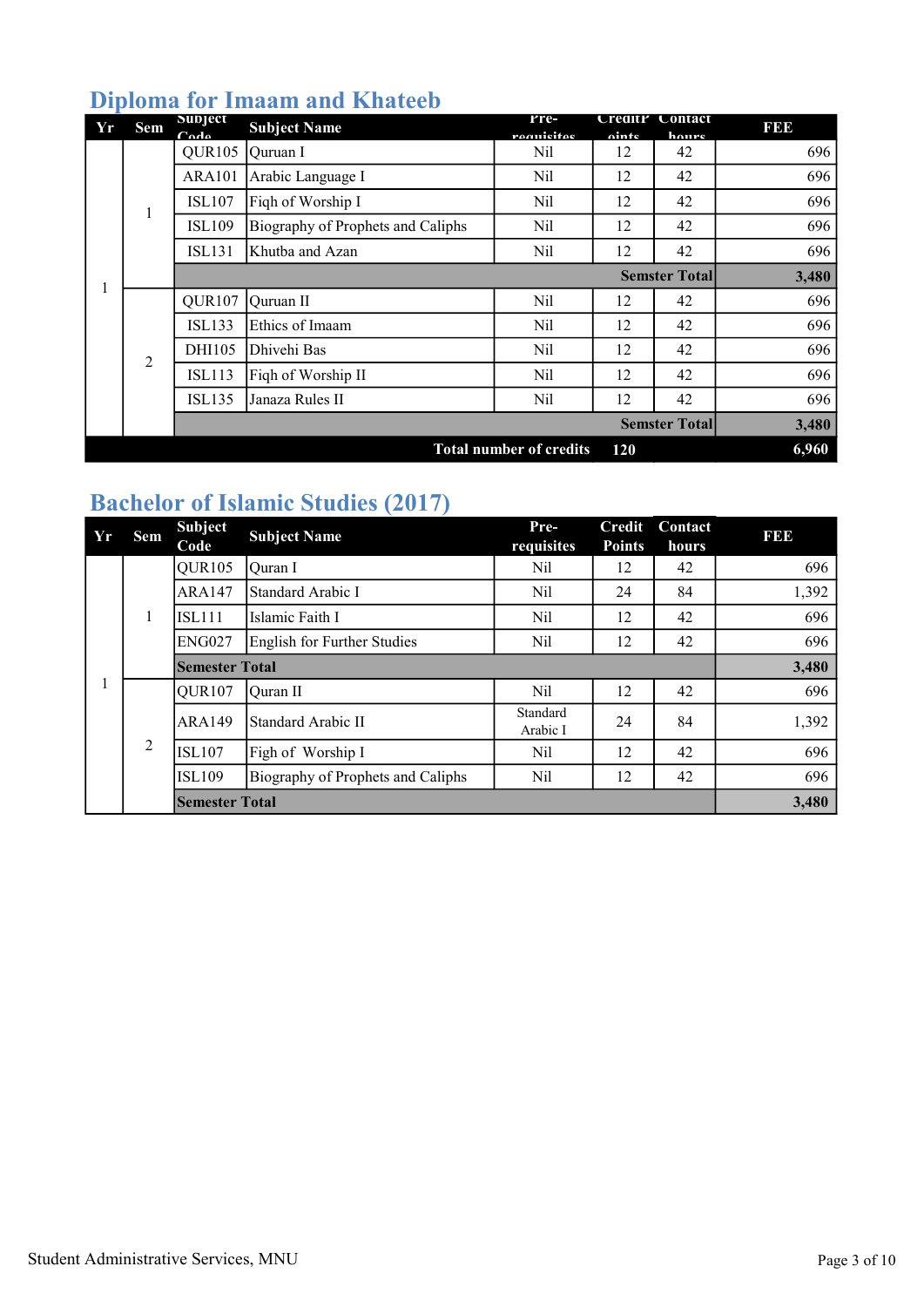|   |                | QUR <sub>207</sub>    | Quran III                           | Nil                            | 12  | 42   | 696    |
|---|----------------|-----------------------|-------------------------------------|--------------------------------|-----|------|--------|
|   |                | <b>ARA213</b>         | Standard Arabic III                 | Standard<br>Arabic II          | 12  | 42   | 696    |
|   | $\overline{3}$ | DHI105                | Dhivehi Bas                         | Nil                            | 12  | 42   | 696    |
|   |                | DHI303                | Research Methods                    | Nil                            | 15  | 56   | 870    |
|   |                | <b>ISL225</b>         | Figh of Family Institutions         | Nil                            | 12  | 42   | 696    |
| 2 |                | <b>Semester Total</b> |                                     |                                |     |      | 3,654  |
|   |                | QUR209                | Quran IV                            | Nil                            | 12  | 42   | 696    |
|   |                | <b>ARA215</b>         | Standard Arabic IV                  | Standard<br>Arabic III         | 12  | 42   | 696    |
|   | $\overline{4}$ | <b>ISL233</b>         | Islamic Inheritance                 | Nil                            | 12  | 42   | 696    |
|   |                | CPT101                | <b>Computer Applications</b>        | Nil                            | 15  | 56   | 1,245  |
|   |                | <b>ISL333</b>         | Science of Quran                    | Nil                            | 12  | 42   | 696    |
|   |                | <b>Semester Total</b> |                                     |                                |     |      | 4,029  |
|   |                | <b>ISL201</b>         | Analytic Exegesis                   | Nil                            | 12  | 42   | 696    |
|   |                | <b>ISL221</b>         | Analytic Hadith                     | Nil                            | 12  | 42   | 696    |
|   | 5              | <b>ISL219</b>         | Islamic Faith II                    | Nil                            | 12  | 42   | 696    |
|   |                | <b>ISL113</b>         | Figh of Worship II                  | Nil                            | 12  | 42   | 696    |
|   |                | <b>ISL315</b>         | <b>Islamic Sects</b>                | Nil                            | 12  | 42   | 696    |
| 3 |                | <b>Semester Total</b> |                                     |                                |     |      | 3,480  |
|   |                | <b>ISL331</b>         | Science of Hadith I                 | Nil                            | 12  | 42   | 696    |
|   |                | <b>ISL415</b>         | Thematic Study of Exegesis          | Nil                            | 12  | 42   | 696    |
|   | 6              | <b>ISL327</b>         | Islamic History                     | Nil                            | 12  | 42   | 696    |
|   |                | <b>ISL329</b>         | Principles of Islamic Jurisprudence | Nil                            | 12  | 42   | 696    |
|   |                | <b>ISL321</b>         | Figh of Transaction                 | Nil                            | 12  | 42   | 696    |
|   |                | <b>Semester Total</b> |                                     |                                |     |      | 3,480  |
|   |                |                       |                                     | <b>Total number of credits</b> | 366 | 1288 | 21,603 |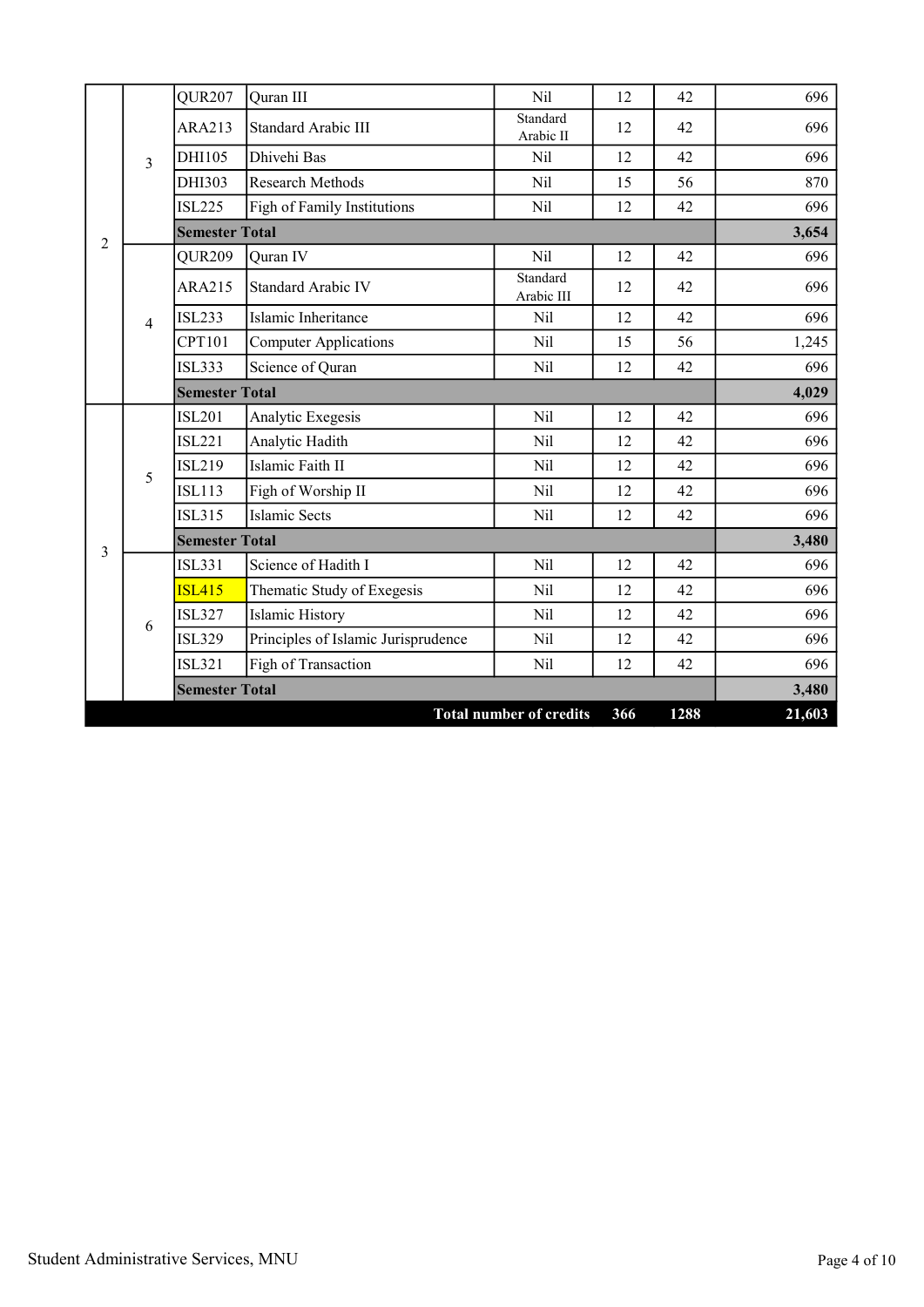| Yr             | <b>Sem</b>     | <b>Subject</b><br>Code | <b>Subject Name</b>                 | Pre-<br>requisites | <b>Points</b> | Credit Contact<br>hours | <b>BB</b> |
|----------------|----------------|------------------------|-------------------------------------|--------------------|---------------|-------------------------|-----------|
|                |                | <b>EST101</b>          | Developmental psychology            | Nil                | 15            | 56                      | 690       |
|                | $\mathbf{1}$   | <b>CST101</b>          | Introduction to Curriculum Studies  | Nil                | 15            | 56                      | 690       |
|                |                | <b>ISL111</b>          | Islamic Faith 1                     | Nil                | 12            | 42                      | 696       |
|                |                | CST169                 | Teaching & Learning Islam 1         | Nil                | 15            | 56                      | 690       |
|                |                |                        |                                     |                    |               | <b>Semster Total</b>    | 2,766     |
| 1              |                | <b>ISL129</b>          | <b>Islamic Education Methods</b>    | Nil                | 12            | 42                      | 696       |
|                |                | DHI105                 | Dhivehi Bas                         | Nil                | 12            | 42                      | 696       |
|                | $\overline{2}$ | <b>EST103</b>          | <b>Instructional Psychology</b>     | Nil                | 15            | 56                      | 690       |
|                |                | QUR101                 | Qur'an 1                            | Nil                | 12            | 42                      | 696       |
|                |                | <b>PRM235</b>          | Practicum 1                         | Nil                | 15            | 56                      | 690       |
|                |                |                        |                                     |                    |               | <b>Semster Total</b>    | 3,468     |
|                |                | <b>ISL219</b>          | Islamic Faith 2                     | Nil                | 12            | 42                      | 696       |
|                |                | <b>ISL201</b>          | Analytical Exegesis 1               | Nil                | 12            | 42                      | 696       |
| 2              | $\overline{3}$ | <b>ISL223</b>          | Biography of Prophet and caliphs    | Nil                | 12            | 42                      | 696       |
|                |                | <b>QUR103</b>          | Qur'an 2                            | Nil                | 12            | 42                      | 696       |
|                |                | <b>CST255</b>          | Teaching & Learning Islam 2         | CST169             | 15            | 56                      | 690       |
|                |                |                        |                                     |                    |               | <b>Semster Total</b>    | 3,474     |
|                |                |                        | <b>Exit With Diploma</b>            |                    | 186           |                         | 9,708     |
|                | $\overline{4}$ | <b>ISL107</b>          | Fiqh of Worship 1                   | Nil                | 12            | 42                      | 696       |
|                |                | <b>EST213</b>          | Classroom management                | Nil                | 15            | 56                      | 690       |
| 2              |                | <b>ISL221</b>          | Analytical Hadhith                  | Nil                | 12            | 42                      | 696       |
|                |                | QUR201                 | Qur'an 3                            | Nil                | 12            | 42                      | 696       |
|                |                | <b>PRM411</b>          | Practicum <sub>2</sub>              | <b>PRM235</b>      | 15            | 56                      | 690       |
|                |                |                        |                                     |                    |               | <b>Semster Total</b>    | 3,468     |
|                |                | QUR205                 | Qur'an 4                            | Nil                | 12            | 42                      | 696       |
|                |                | <b>ISL315</b>          | Islamic sects                       | Nil                | 12            | 42                      | 696       |
|                | 5              | <b>ISL331</b>          | Sciences of Hadith 1                | Nil                | 12            | 42                      | 696       |
|                |                | <b>EST207</b>          | Assessment & evaluation             | Nil                | 15            | 56                      | 690       |
|                |                | DHI303                 | Research Methods                    | Nil                | 15            | 56                      | 870       |
| $\overline{3}$ |                |                        |                                     |                    |               | <b>Semster Total</b>    | 3,648     |
|                |                | <b>ISL329</b>          | Principles Of Islamic Jurisprudence | Nil                | 12            | 42                      | 696       |
|                |                | <b>ISL333</b>          | Sciences of Quran                   | Nil                | 12            | 42                      | 696       |
|                | 6              | <b>ISL321</b>          | Fiqh of transactions                | Nil                | 12            | 42                      | 696       |
|                |                | <b>ISL327</b>          | Islamic History                     | Nil                | 12            | 42                      | 696       |
|                |                | <b>EST311</b>          | Intro. Special Education            | Nil                | 15            | 56                      | 690       |
|                |                |                        |                                     |                    |               | <b>Semster Total</b>    | 3,474     |

## Bachelor of Teaching Islam (Hon) - (Revised 2015)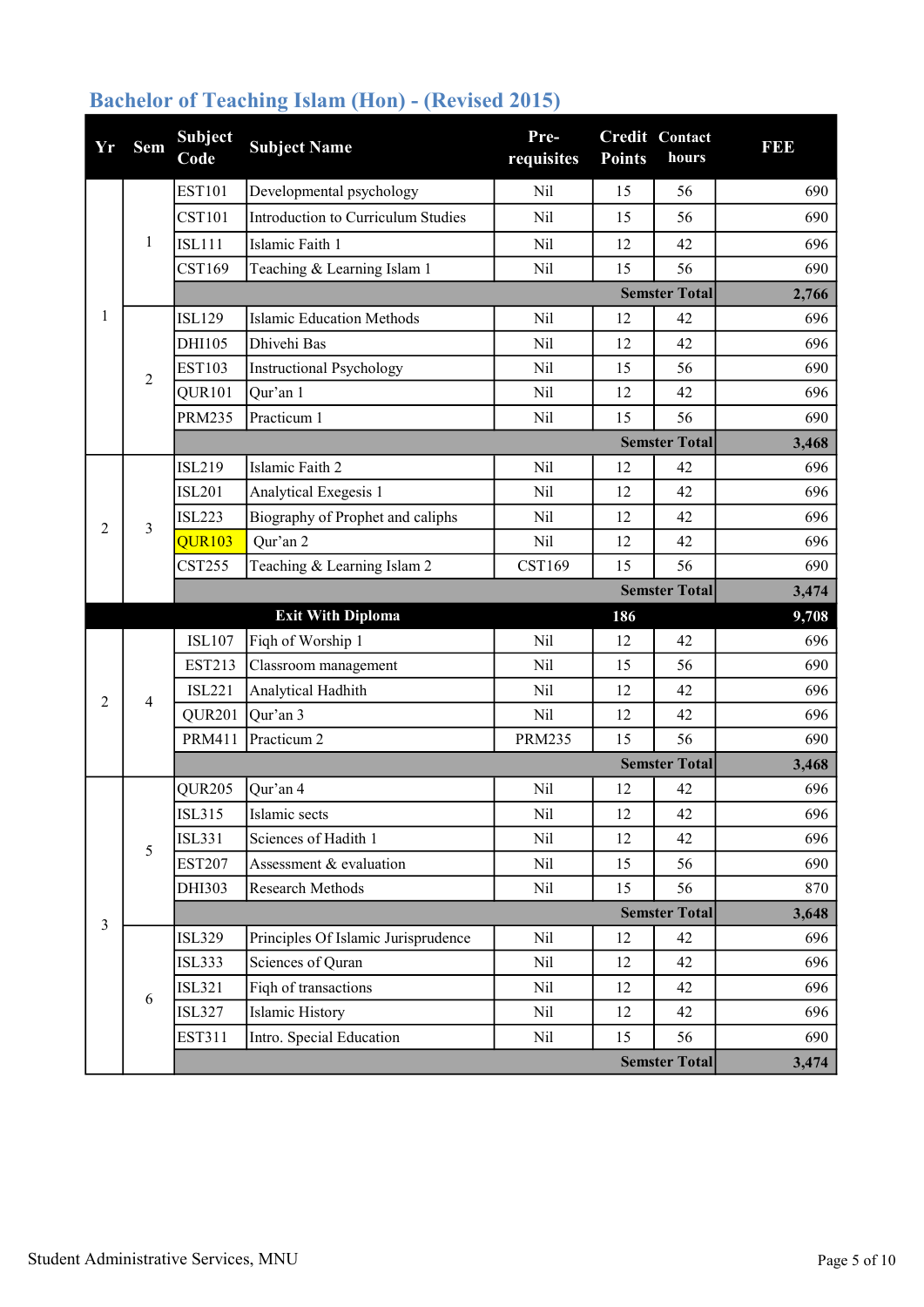|   |                | <b>ISL225</b> | Fiqh of family institution  | Nil                            | 12  | 42                   | 696    |
|---|----------------|---------------|-----------------------------|--------------------------------|-----|----------------------|--------|
|   |                | ISL435        | Imitability of Quran        | Nil                            | 12  | 42                   | 696    |
|   | $\overline{7}$ | <b>SHA417</b> | Islamic Law of Succession 1 | Nil                            | 12  | 42                   | 1,056  |
|   |                | <b>ISL445</b> | Recording of the Sunnah     | Nil                            | 12  | 42                   | 696    |
|   |                | <b>PRM429</b> | Practicum 3                 | <b>PRM411</b>                  | 15  | 56                   | 690    |
| 4 |                |               |                             |                                |     | <b>Semster Total</b> | 3,834  |
|   |                | <b>ISL425</b> | Comparative Religion        | Nil                            | 12  | 42                   | 696    |
|   |                | <b>ISL411</b> | Analytical Exegesis II      | Nil                            | 12  | 42                   | 696    |
|   | 8              | <b>ISL427</b> | Contemporary Figh Issues    | Nil                            | 12  | 42                   | 696    |
|   |                | <b>ISL453</b> | Thematic Study of Hadith    | Nil                            | 12  | 42                   | 696    |
|   |                | <b>ISL459</b> | Research Project (BTI)      | DHI303                         | 12  | 42                   | 696    |
|   |                |               |                             |                                |     | <b>Semster Total</b> | 3,480  |
|   |                |               |                             | <b>Total number of credits</b> | 504 |                      | 27,612 |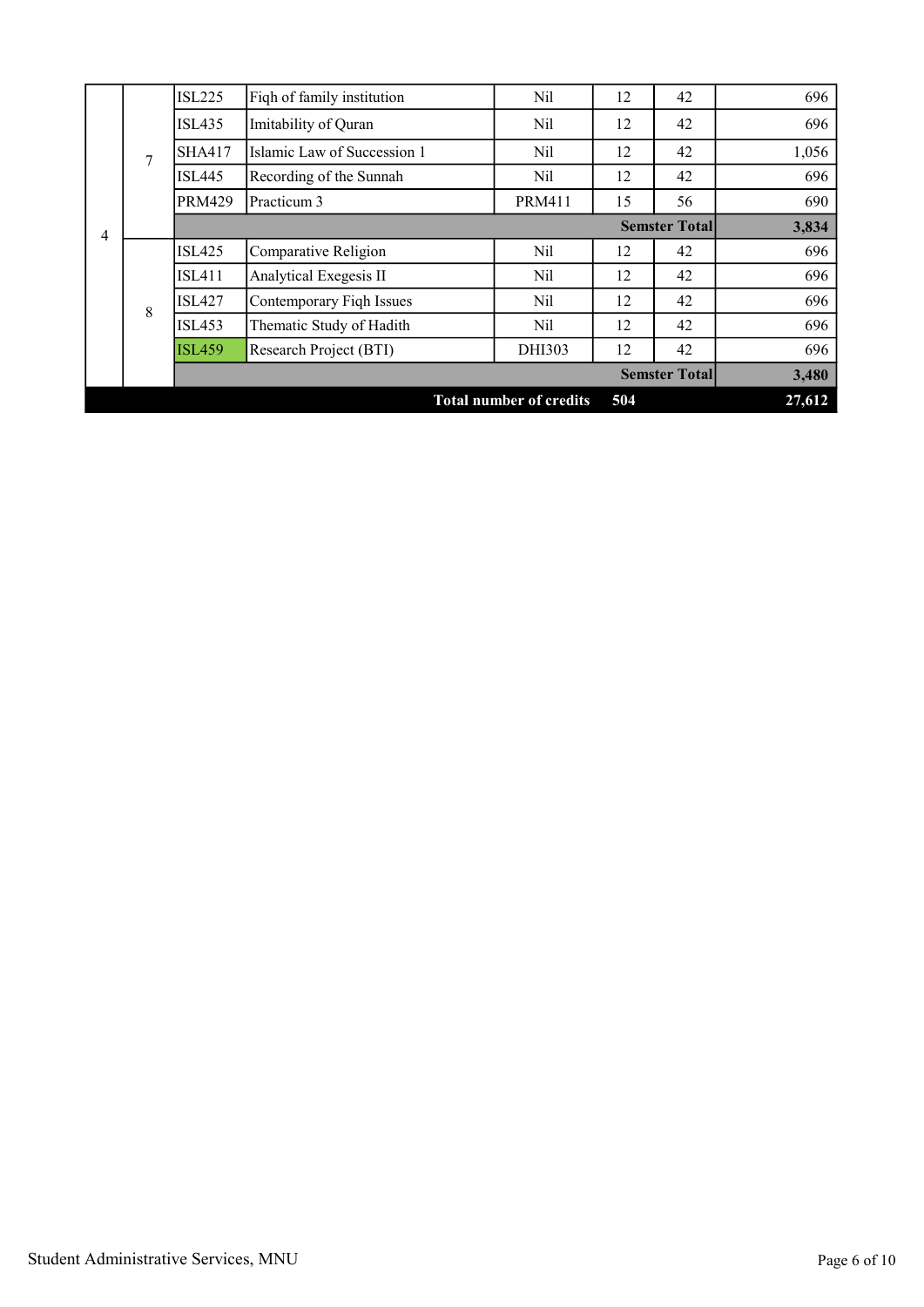| Yr                                                                              | <b>Sem</b>     | <b>Subject</b><br>Code | <b>Subject Name</b>                                            | Pre-<br>requisite | <b>Credit</b><br><b>Points</b> | Contact<br>hours | 1100            |
|---------------------------------------------------------------------------------|----------------|------------------------|----------------------------------------------------------------|-------------------|--------------------------------|------------------|-----------------|
|                                                                                 |                | <b>ARA101</b>          | Arabic Language I                                              | Nil               | 12                             | 42               | 696             |
|                                                                                 |                | <b>LAW101</b>          | Maldivian Legal System                                         | Nil               | 12                             | 42               | 1,056           |
|                                                                                 | $\mathbf{1}$   | LAW115                 | Law of Tort I                                                  | Nil               | 12                             | 42               | 1,056           |
|                                                                                 |                | LAW111                 | Law of Contract I                                              | Nil               | 12                             | 42               | 1,056           |
|                                                                                 |                | <b>SHA101</b>          | Islamic Legal System I                                         | Nil               | 12                             | 42               | 1,056           |
| 1                                                                               |                | <b>Semester Total</b>  |                                                                |                   |                                |                  | 4,920           |
|                                                                                 | $\overline{2}$ | <b>ARA103</b>          | Arabic Language II                                             | Nil               | 12                             | 42               | 696             |
|                                                                                 |                | <b>LAW125</b>          | Legal Reasoning                                                | Nil               | 12                             | 42               | 1,056           |
|                                                                                 |                | LAW117                 | Law of Tort II                                                 | Nil               | 12                             | 42               | 1,056           |
|                                                                                 |                | LAW113                 | Law of Contract II                                             | Nil               | 12                             | 42               | 1,056           |
|                                                                                 |                | <b>SHA121</b>          | Comparative Figh                                               | Nil               | 12                             | 42               | 1,056           |
|                                                                                 |                | <b>Semester Total</b>  |                                                                |                   |                                |                  | 4,920           |
|                                                                                 |                |                        | First year of LLB is Exit point with Diploma in Shari'ah & Law |                   | 120                            |                  | 9,840           |
|                                                                                 |                | <b>ARA201</b>          | Arabic Language III                                            | Nil               | 12                             | 42               | 696             |
|                                                                                 |                | <b>LAW221</b>          | Constitutuinal Law                                             | Nil               | 12                             | 42               | 1,056           |
|                                                                                 | $\overline{3}$ | <b>LAW205</b>          | Criminal Law I                                                 | Nil               | 12                             | 42               | 1,056           |
|                                                                                 |                | <b>LAW223</b>          | Jurisprudence                                                  | Nil               | 12                             | 42               | 1,056           |
|                                                                                 |                | <b>SHA221</b>          | Principles Islamic Jurisprudence I                             | Nil               | 12                             | 42               | 1,056           |
| $\overline{2}$                                                                  |                | <b>Semester Total</b>  |                                                                |                   |                                |                  | 4,920           |
|                                                                                 |                | <b>ARA203</b>          | Arabic Language IV                                             | Nil               | 12                             | 42               | 696             |
|                                                                                 |                | <b>LAW225</b>          | Administrative Law                                             | Nil               | 12                             | 42               | 1,056           |
|                                                                                 | $\overline{4}$ | <b>LAW207</b>          | Criminal Law II                                                | Nil               | 12                             | 42               | 1,056           |
|                                                                                 |                | <b>SHA223</b>          | Principles of Islamic Jurisprudence II                         | Nil               | 12                             | 42               | 1,056           |
|                                                                                 |                | <b>SHA213</b>          | Family Law I                                                   | Nil               | 12                             | 42               | 1,056           |
|                                                                                 |                | <b>Semester Total</b>  |                                                                |                   |                                |                  | 4,920<br>19,680 |
| 240<br>Second year of LLB is Exit point with Advanced Diploma in Shari'ah & Law |                |                        |                                                                |                   |                                |                  |                 |

## Bachelor of Shari'ah & Laws (Honours)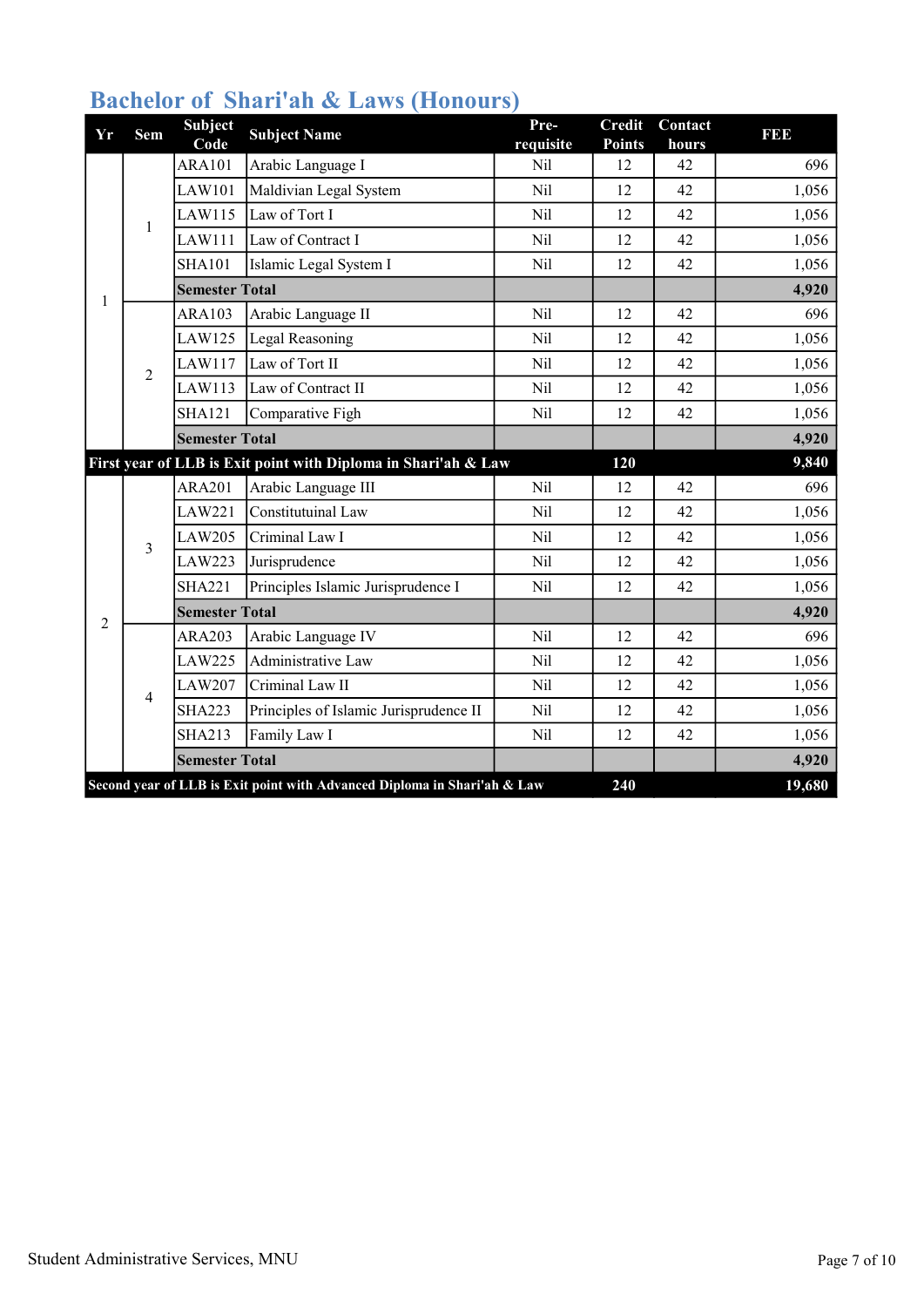|   |                     | <b>ARA301</b>         | Arabic Language V               | Nil        | 12  | 42   | 696    |
|---|---------------------|-----------------------|---------------------------------|------------|-----|------|--------|
|   |                     | LAW333                | Company Law I                   | Nil        | 12  | 42   | 1,056  |
|   | 5                   | <b>SHA317</b>         | Family Law II                   | Nil        | 12  | 42   | 1,056  |
|   |                     | <b>SHA309</b>         | Islamic Criminal Law I          | Nil        | 12  | 42   | 1,056  |
|   |                     | LAW335                | Land Law I                      | Nil        | 12  | 42   | 1,056  |
| 3 |                     | <b>Semester Total</b> |                                 |            |     |      | 4,920  |
|   |                     | <b>ARA303</b>         | Arabic Language VI              | Nil        | 12  | 42   | 696    |
|   |                     | <b>LAW337</b>         | Company Law II                  | Nil        | 12  | 42   | 1,056  |
|   | 6                   | <b>SHA319</b>         | Islamic Constitutional Law      | Nil        | 12  | 42   | 1,056  |
|   |                     | <b>SHA311</b>         | Islamic Criminal Law II         | Nil        | 12  | 42   | 1,056  |
|   |                     | LAW339                | Land Law II                     | Nil        | 12  | 42   | 1,056  |
|   |                     | <b>Semester Total</b> |                                 |            |     |      | 4,920  |
|   |                     | <b>SHA429</b>         | Islamic Legal System II         | Nil        | 12  | 42   | 1,056  |
|   | $\overline{7}$      | <b>SHA413</b>         | Islamic Commercial Law I        | Nil        | 12  | 42   | 1,056  |
|   |                     | <b>LAW413</b>         | Law of Evidence I               | <b>Nil</b> | 12  | 42   | 1,056  |
|   |                     | <b>SHA431</b>         | Islamic Law of Succession       | Nil        | 12  | 42   | 1,056  |
|   |                     |                       | One subject from the elective A | Nil        | 12  | 42   | 1,056  |
| 4 |                     | <b>Semester Total</b> |                                 |            |     |      | 5,280  |
|   |                     | <b>LAW427</b>         | Equity and Trust                | Nil        | 12  | 42   | 1,056  |
|   |                     | <b>SHA421</b>         | Islamic Commercial Law II       | Nil        | 12  | 42   | 1,056  |
|   | 8                   | LAW417                | Law of Evidence II              | Nil        | 12  | 42   | 1,056  |
|   |                     | <b>SHA433</b>         | Shari'ah Evidence and Procedure | Nil        | 12  | 42   | 1,056  |
|   |                     |                       | One subject from the elective B | Nil        | 12  | 42   | 1,056  |
|   |                     | <b>Semester Total</b> |                                 |            |     |      | 5,280  |
|   | <b>Course Total</b> |                       |                                 |            | 480 | 1680 | 40,080 |

| <b>Elective A</b>                                  |                                          |            |    |    |       |  |  |  |  |
|----------------------------------------------------|------------------------------------------|------------|----|----|-------|--|--|--|--|
| LAW429                                             | Alternative Dispute Resolution           | Nil        | 12 | 42 | 1,056 |  |  |  |  |
| LAW431                                             | Intellectual Property Law                | Nil        | 12 | 42 | 1,056 |  |  |  |  |
| 1,056<br>LAW433<br>Business Law<br>Nil<br>42<br>12 |                                          |            |    |    |       |  |  |  |  |
| <b>Elective B</b>                                  |                                          |            |    |    |       |  |  |  |  |
| LAW435                                             | International Trade and Shipping<br>Laws | Nil        | 12 | 42 | 1,056 |  |  |  |  |
| LAW437                                             | Public International Law                 | Nil        | 12 | 42 | 1,056 |  |  |  |  |
| LAW439                                             | Human Rights Law                         | <b>Nil</b> | 12 | 42 | 1,056 |  |  |  |  |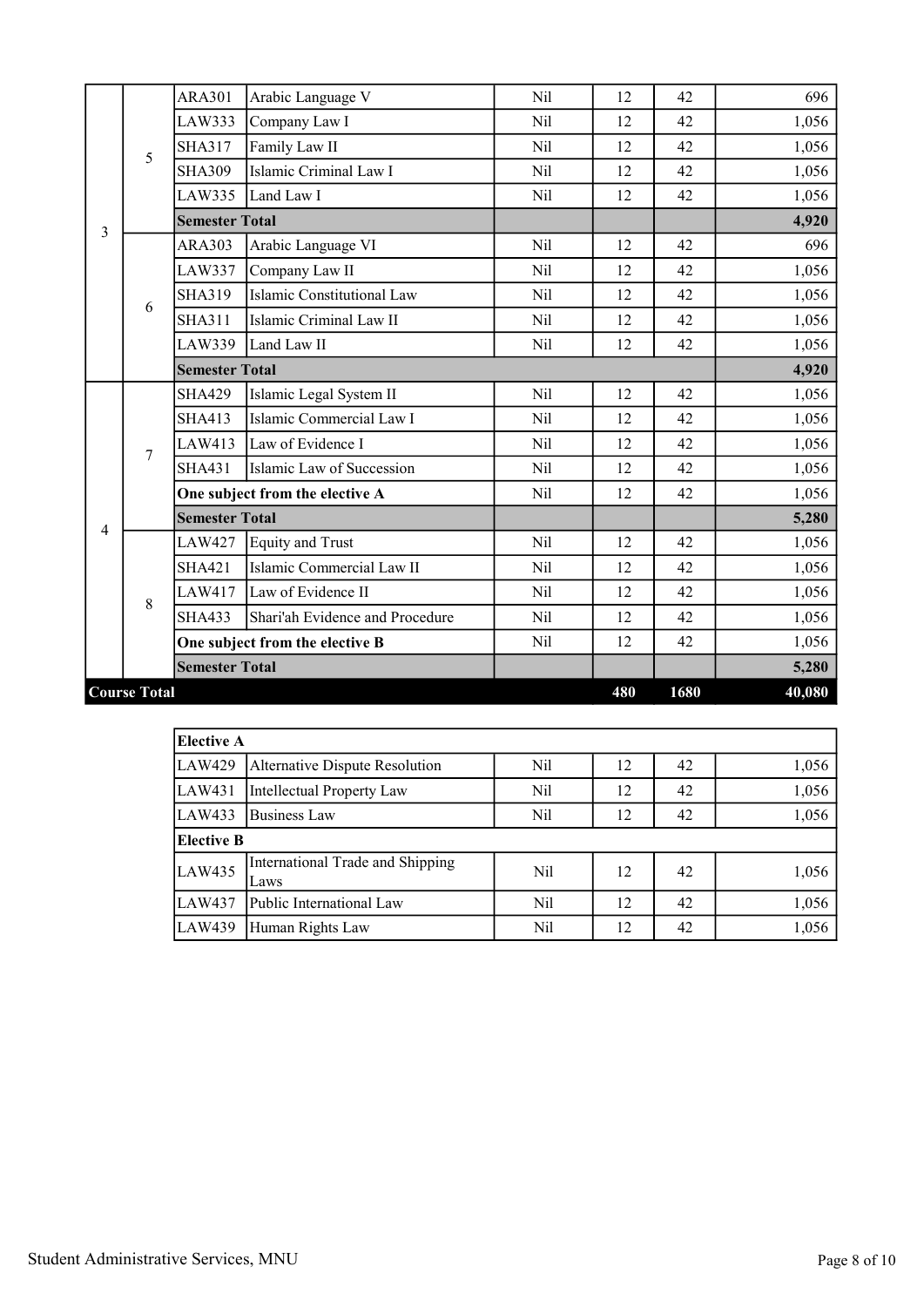| Yr | Sem            | <b>Subject</b><br>Code | <b>Subject Name</b>                                               | Pre-<br>requisites             | <b>Credit</b><br><b>Points</b> | Contact<br>hours     | <b>BB</b> |
|----|----------------|------------------------|-------------------------------------------------------------------|--------------------------------|--------------------------------|----------------------|-----------|
|    | $\mathbf{1}$   | <b>SHA605</b>          | Research Methodology (Manahij al-<br>Bahth)                       | Nil                            | 15                             | 56                   | 3,720     |
|    |                | <b>ISL601</b>          | Methods of Exegetes (Manaahig al-<br>mufassereen)                 | <b>Nil</b>                     | 15                             | 56                   | 2,655     |
|    |                | <b>ISL603</b>          | Interpretation of Sunnah (Fiqh al-<br>Sunnah)                     | <b>Nil</b>                     | 15                             | 56                   | 2,655     |
|    |                | <b>ISL605</b>          | Studies in the Sunnah (Dhiraasaath fi<br>al-Sunnah al-Nabawiyya)  | Nil                            | 15                             | 56                   | 2,655     |
|    |                |                        |                                                                   |                                | <b>Semster Total</b>           |                      | 11,685    |
| 1  | $\overline{2}$ | <b>SHA617</b>          | Objectives of Shari'ah (Maqasid al<br>Shari'ah)                   | Nil                            | 15                             | 56                   | 3,720     |
|    |                | <b>ISL607</b>          | Thematic Exegesis (al-Thafseer al-<br>Maudoo'i)                   | Nil                            | 15                             | 56                   | 2,655     |
|    |                | <b>ISL609</b>          | Techniques of Dawah (Wasaail al-<br>Dhauwah)                      | <b>Nil</b>                     | 15                             | 56                   | 2,655     |
|    |                | <b>ISL611</b>          | Contemporary Schools of Thought<br>(Madaahib fikiriyaa Muaasaraa) | Nil                            | 15                             | 56                   | 2,655     |
|    |                |                        |                                                                   |                                |                                | <b>Semster Total</b> | 11,685    |
| 2  | $\overline{3}$ | <b>ISL613</b>          | Thesis                                                            |                                | 60                             |                      | 10,620    |
|    |                |                        |                                                                   |                                |                                | <b>Semster Total</b> | 14,880    |
|    |                |                        |                                                                   | <b>Total number of credits</b> | 180                            |                      | 33,990    |

## Master of Arts in Islamic Studies (Nov2014)

## Master of Arts in Shari'ah

Students should complete all modules from Group A and seven modules from group B

| Yr | <b>Sem</b>                            | <b>New</b><br>Code | <b>Subject Name</b>                                            | <b>Pre-requisites</b> | <b>Credit</b><br><b>Points</b> | Contact<br>hours | <b>BB</b> |
|----|---------------------------------------|--------------------|----------------------------------------------------------------|-----------------------|--------------------------------|------------------|-----------|
|    | G A                                   | <b>SHA625</b>      | Thesis                                                         | Nil                   | 60                             |                  | 14,880    |
|    |                                       | <b>SHA605</b>      | Research Methodology (Manahij<br>al-Bahth)                     | Nil                   | 15                             | 56               | 3,720     |
|    | GB                                    | <b>SHA601</b>      | Legal Study of Qur'an (Ayath al-<br>Ahkam)                     | Nil                   | 15                             | 56               | 3,720     |
|    |                                       | <b>SHA603</b>      | Principles of Islamic Jurisprudence IV<br>(Usul al-Fiqh) IV    | Nil                   | 15                             | 56               | 3,720     |
|    |                                       | <b>SHA623</b>      | Evidence in Shari'ah (Wasail Ithbat)                           | Nil                   | 15                             | 56               | 3,720     |
|    |                                       | SHA613             | Legal Maxims (Qawaid al-Fiqhiyyah)                             | Nil                   | 15                             | 56               | 3,720     |
|    |                                       | <b>SHA615</b>      | Legal Study of Hadith (Ahadith<br>Al-Ahkam)                    | Nil                   | 15                             | 56               | 3,720     |
|    |                                       | <b>SHA611</b>      | History of Islamic Judiciary<br>(Thareekh al-Qada)             | Nil                   | 15                             | 56               | 3,720     |
|    |                                       | <b>SHA621</b>      | Judicial Procedure in Islam<br>(Al-Qada wa al-Muhama)          | Nil                   | 15                             | 56               | 3,720     |
|    |                                       | SHA617             | Objectives of Shari'an (Maqasid al<br>Shar <sub>i</sub> ah     | Nil                   | 15                             | 56               | 3,720     |
|    |                                       | <b>SHA627</b>      | Comperative Study of Hadith<br>(Tha'Weel mukthalifu Al-hadhith | Nil                   | 15                             | 56               | 3,720     |
|    |                                       | <b>SHA609</b>      | Comparative Fiqh (Fiqhu al<br>Muqaran)                         | Nil                   | 15                             | 56               | 3,720     |
|    | <b>Total number of credits</b><br>225 |                    |                                                                |                       |                                | 44,640           |           |